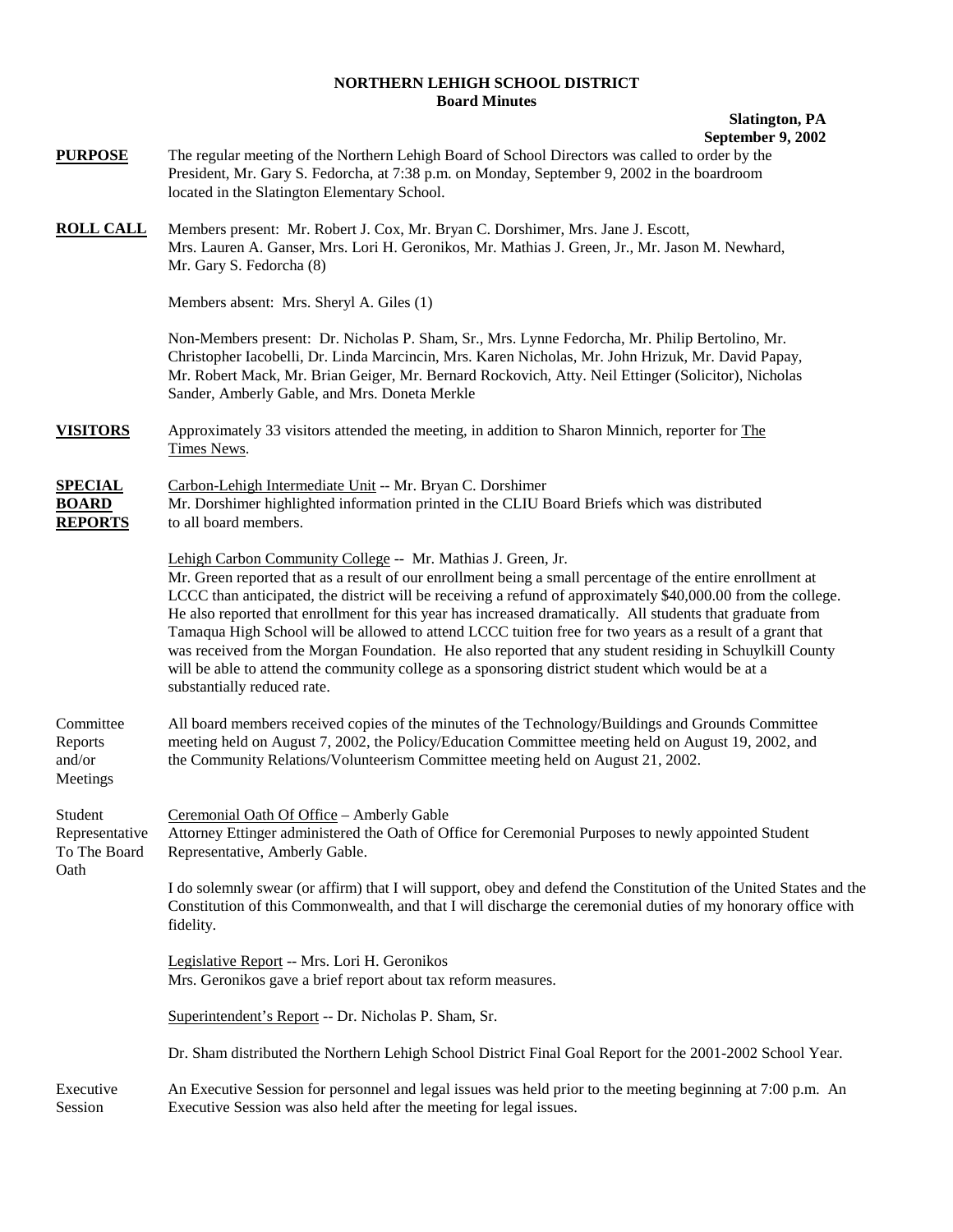| <b>PERSONNEL</b>                                 | A motion was made by Mr. Green, with a second made by Mr. Newhard, that the Board of Education<br>approve the following personnel items:                                                                                                                                                                                  |                                                                                                                                                                                                                                               |  |  |  |
|--------------------------------------------------|---------------------------------------------------------------------------------------------------------------------------------------------------------------------------------------------------------------------------------------------------------------------------------------------------------------------------|-----------------------------------------------------------------------------------------------------------------------------------------------------------------------------------------------------------------------------------------------|--|--|--|
| Appointments<br>Instructional                    | Julie Fehnel<br>Assignment:                                                                                                                                                                                                                                                                                               | Temporary Professional Employee<br>Grade 4 - Peters Elementary School<br>Replacing Sue Beil who was administratively transferred to Grade 6 Learning Support                                                                                  |  |  |  |
|                                                  | Salary:                                                                                                                                                                                                                                                                                                                   | at Peters Elementary.<br>\$35,200* (Appendix A – Step 1 Bachelors on the 2001-2002 Collective<br>Bargaining Agreement Salary Schedule)                                                                                                        |  |  |  |
|                                                  | <b>Effective Date:</b>                                                                                                                                                                                                                                                                                                    | August 26, 2002                                                                                                                                                                                                                               |  |  |  |
|                                                  | when reached.                                                                                                                                                                                                                                                                                                             | *Salary will be adjusted to reflect the terms and conditions of the new collective bargaining agreement                                                                                                                                       |  |  |  |
| Non-                                             | Lee G. Mack*                                                                                                                                                                                                                                                                                                              |                                                                                                                                                                                                                                               |  |  |  |
| Instructional                                    | Assignment:                                                                                                                                                                                                                                                                                                               | Custodian $-3:00$ p.m. to 11:30 p.m.<br>Slatington Elementary School, replacing Dennis Foberg, who replaced<br>Todd Green, who was administratively transferred to Peters Elementary<br>School as a result of the retirement of Marvin Mantz. |  |  |  |
|                                                  | Salary:                                                                                                                                                                                                                                                                                                                   | \$8.25 Per Hour/8 Hours Per Day/5 Days Per Week                                                                                                                                                                                               |  |  |  |
|                                                  | <b>Effective Date:</b><br>September 11, 2002<br>*He will serve a 60-Day probationary period.                                                                                                                                                                                                                              |                                                                                                                                                                                                                                               |  |  |  |
|                                                  | Donna Meixsell                                                                                                                                                                                                                                                                                                            |                                                                                                                                                                                                                                               |  |  |  |
|                                                  | Assignment:                                                                                                                                                                                                                                                                                                               | Special Education Aide<br>Peters Elementary School, replacing Evonne Blocker, who resigned.                                                                                                                                                   |  |  |  |
|                                                  | Salary:                                                                                                                                                                                                                                                                                                                   | \$8.64 Per Hour/6 1/2 Hours Per Day/5 Days Per Week                                                                                                                                                                                           |  |  |  |
|                                                  | <b>Effective Date:</b><br>September 3, 2002<br>*She will serve a 60-Day probationary period.                                                                                                                                                                                                                              |                                                                                                                                                                                                                                               |  |  |  |
|                                                  | Connie Kistler                                                                                                                                                                                                                                                                                                            |                                                                                                                                                                                                                                               |  |  |  |
|                                                  | Assignment:                                                                                                                                                                                                                                                                                                               | Special Education Emotional Support Aide<br>Senior High School - New Position - IDEA Funded                                                                                                                                                   |  |  |  |
|                                                  | Salary:                                                                                                                                                                                                                                                                                                                   | \$8.64 Per Hour/6 1/2 Hours Per Day/5 Days Per Week                                                                                                                                                                                           |  |  |  |
|                                                  | <b>Effective Date:</b><br>September 3, 2002<br>*She will serve a 60-Day probationary period.                                                                                                                                                                                                                              |                                                                                                                                                                                                                                               |  |  |  |
| Assistant<br>Athletic<br>Director<br>James Tkach | Approve to appoint James Tkach as an Assistant Athletic Director for the 2002-2003 school year at a<br>stipend of \$6000. He will assist the Athletic Director in all Athletic Director duties and<br>responsibilities and will be responsible for the Refreshment Stand Account and athletic fund-raising<br>activities. |                                                                                                                                                                                                                                               |  |  |  |
| Resignations<br>Instructional                    | Accept the resignation of Ann Weaver, English teacher in the senior high school, effective when a<br>suitable replacement has been found. She has accepted a position in another school district.                                                                                                                         |                                                                                                                                                                                                                                               |  |  |  |
| Non-<br>Instructional                            | Accept the resignation of Dennis Foberg, custodian in the Slatington Elementary School, effective<br>August 20, 2002.                                                                                                                                                                                                     |                                                                                                                                                                                                                                               |  |  |  |
|                                                  |                                                                                                                                                                                                                                                                                                                           | Accept the resignation of Rebecca Schock from her position as special education aide in the senior<br>high school, effective at the end of the 2001-2002 school year.                                                                         |  |  |  |
| Co-Curricular                                    | Accept the resignation of Lisa Snell Kern from her position as cheerleading coach for the 2002-2003<br>school year.                                                                                                                                                                                                       |                                                                                                                                                                                                                                               |  |  |  |

## **PERSONNEL**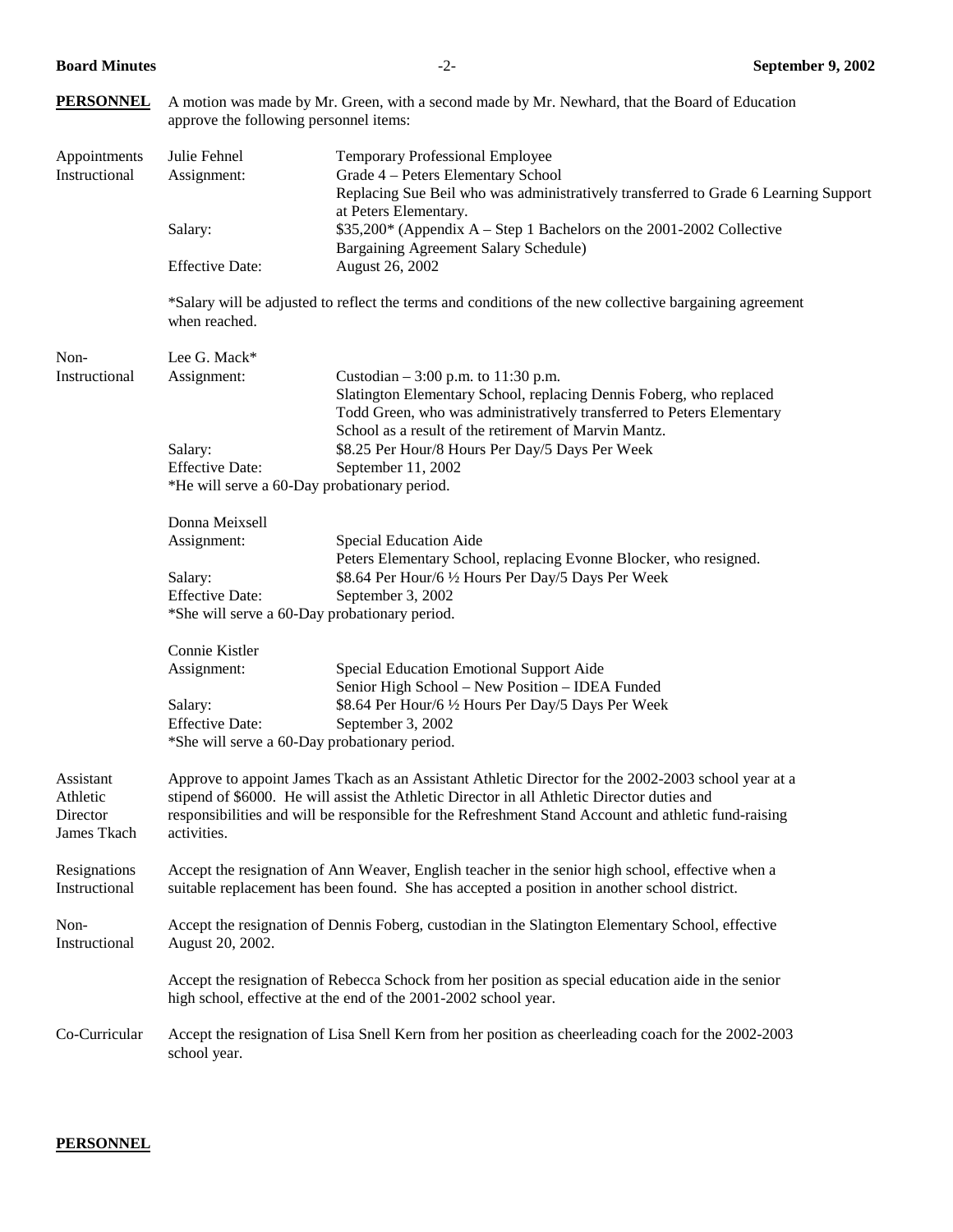(Con't.) Co-Curricular Appointments for  $2002-2003*$ 

Head Baseball Coach – Frank Carazo Assistant Baseball Coach – Erv Prutzman Assistant Baseball Coach – Larry Meixsell Head Track Coach – Bryan Geist Assistant Track coach – Michael Bonner Assistant Track Coach – David Oertner Assistant Track Coach – Richard Snell Assistant Track Coach – James Waite Head Softball Coach – Maureen Leaswitch Assistant Softball Coach – James Herman Assistant Softball Coach – James Yadush Senior High Yearbook – Babette Guss Senior High Student Council – Robert Kern Senior High Band – David Carroll Senior High Chorus – Matthew Wehr Audio Visual Advisor – Jason Reinhard Senior High Musical Director – Matthew Wehr Senior Class Advisor – Kris Ahner Senior Class Advisor – Sharon Hunsicker Junior Class Advisor – Scott DeLong Junior Class Advisor – Sandra Michalik Sophomore Class Advisor – Christine Leslie Sophomore Class Advisor – Robert Kern Senior High Spring Intramural – James Tkach – Weightlifting Senior High Spring Intramural – Todd Herzog – Weightlifting Senior High Spring Intramural – Renee Evans – Tennis German Exchange Club – Lana Schmidt Senior Class Play – Matthew Wehr Majorette/Band Front – Lauren Zielenski National Honor Society Advisor – Steven Zong Cheerleading Advisor – Kathi Neff (Shared Stipend with Lil Borger) Elementary Chorus – Lora Krum Elementary Band – Terry Jenkins Elementary AV Director – Eric Wassum

*\*The stipend will be determined when a new Collective Bargaining Agreement is approved.* 

Substitutes Approve the following substitute teachers for the 2002-2003 school year at the substitute teacher Instructional rates of \$70.00 for 1-10 non-consecutive days; \$80.00 for 11-20 non-consecutive days; and \$90.00 for 21+ non-consecutive days:

> Jonathan DeFrain – Social Studies Thomas Supp – Biology Margaret Conrad – Elementary Bernice Hicks – Foreign Language Stan Luckenbill – Health & Physical Education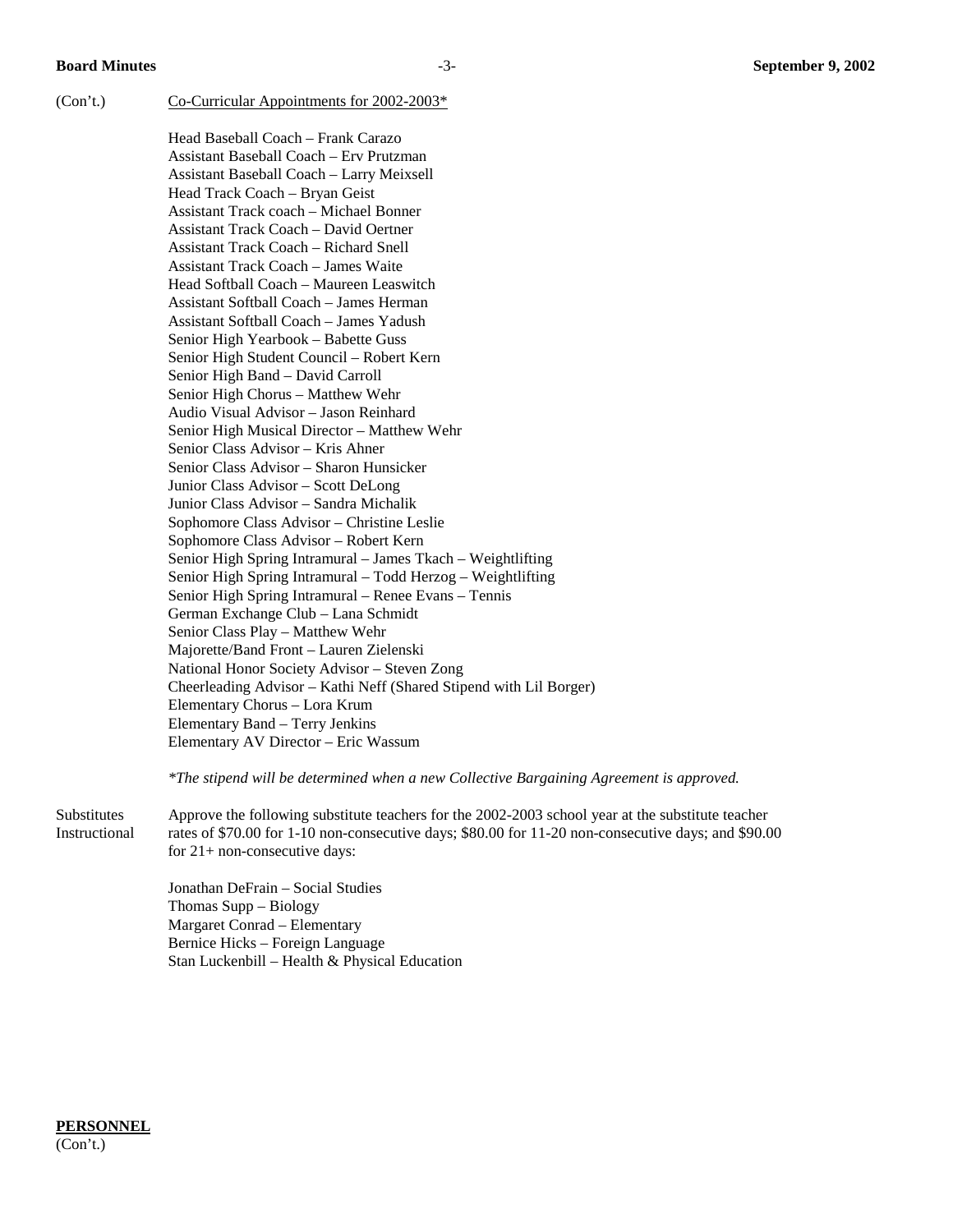| Non-<br>Instructional                  | Approve to employ the following substitute aides/secretaries for the 2002-2003 school year at the<br>substitute rate of \$7.25 per hour:                                                                                                                                                                                                                                                                                                                                                                                                                                                                                                                                                         |
|----------------------------------------|--------------------------------------------------------------------------------------------------------------------------------------------------------------------------------------------------------------------------------------------------------------------------------------------------------------------------------------------------------------------------------------------------------------------------------------------------------------------------------------------------------------------------------------------------------------------------------------------------------------------------------------------------------------------------------------------------|
|                                        | Angela Shoemaker - Instructional Aide<br>Crystal Benninger - Instructional Aide/Secretary<br>Kimberly Wagner - Instructional Aide/Secretary                                                                                                                                                                                                                                                                                                                                                                                                                                                                                                                                                      |
|                                        | Approve to employ the following substitute cafeteria workers for the 2002-2003 school year at the<br>substitute rate of \$7.25 per hour:                                                                                                                                                                                                                                                                                                                                                                                                                                                                                                                                                         |
|                                        | Crystal Benninger<br>Kimberly Wagner                                                                                                                                                                                                                                                                                                                                                                                                                                                                                                                                                                                                                                                             |
|                                        | Approve to employ the following substitute custodians for the 2002-2003 school year at the substitute rate<br>of \$7.25 per hour:                                                                                                                                                                                                                                                                                                                                                                                                                                                                                                                                                                |
|                                        | Lee Mack – Effective September 9, 2002                                                                                                                                                                                                                                                                                                                                                                                                                                                                                                                                                                                                                                                           |
| Volunteer<br>Soccer Coach              | Approve to appoint Tim Nickisher as an unpaid volunteer soccer coach, pending verification of<br>clearances, for the 2002 fall soccer season.                                                                                                                                                                                                                                                                                                                                                                                                                                                                                                                                                    |
| Electronic<br>Learning<br>Facilitators | Approve the following individuals as Electronic Learning Facilitators (E.L.F.'s) for the 2002-2003 school<br>year and on an as-needed basis during summer vacation. Compensation for elementary and secondary<br>E.L.F.'s is \$2685.00 per school year.                                                                                                                                                                                                                                                                                                                                                                                                                                          |
|                                        | Nevin Ranck/Erv Prutzman - Senior High School - Will Share Stipend                                                                                                                                                                                                                                                                                                                                                                                                                                                                                                                                                                                                                               |
| <b>FBLA</b><br>Advisor                 | Approve to appoint Bobbi Shupp as the Future Business Leaders of America advisor for the 2002-2003<br>school year. The stipend for this position is \$500.00 and is included in the 2002-2003 budget.                                                                                                                                                                                                                                                                                                                                                                                                                                                                                            |
| Professional<br>Contracts              | According to Article II-1108, subsection (b) of the School Code: "A temporary professional employee,<br>initially employed by a school district on or after June 30, 1996, whose work has been certified by the district<br>superintendent to the secretary of the school district, during the last four (4) months of the third year of such<br>service, as being satisfactory, shall thereafter be a "professional employee" within the meaning of this article."<br>Therefore, it is recommended to approve "professional employee" status as per the school code for the following<br>teachers, who have satisfactorily completed three years of service to Northern Lehigh School District: |
|                                        | Sandra Becker<br>Janet Bashore<br><b>Timothy Weaber</b><br>Kori Dibilio<br>Christine Koder<br><b>Susan Strubinger</b><br>JoAnn Wasilkowski                                                                                                                                                                                                                                                                                                                                                                                                                                                                                                                                                       |
| Leave Without<br>Pay                   | Approve the request of Linda Thompson, Peters Elementary guidance counselor, to take a two-day leave of<br>absence, without pay, on September 5 and 6, 2002. She plans to use these days in conjunction with her two<br>personal days. Her request will not be considered a precedent for future requests per correspondence received<br>from the Northern Lehigh Education Association.                                                                                                                                                                                                                                                                                                         |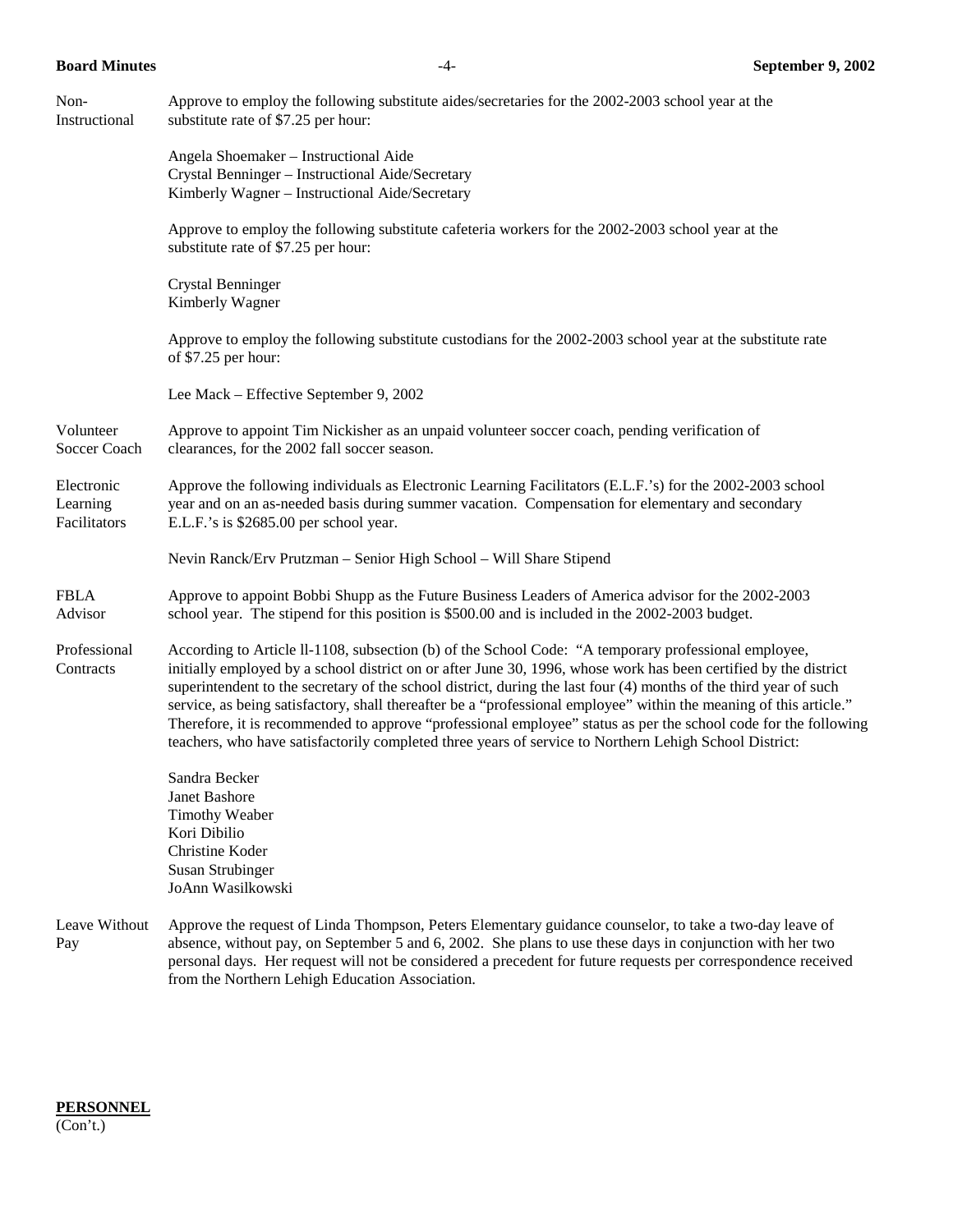Salary Acknowledge the following teachers who have completed the requirements per the Collective Bargaining Adjustments Agreement that would entitle them to a salary increase for the 2002-2003 school year:

|                                                           | From :<br>To:                                                                                                                                                                                                                                                                                                                                                                                                                                                                                                                                                                                                                                                                                                                                                                                                                                                                        | Jason Reinhard<br>5B<br>$5B + 24$  | \$35,900.00*<br>\$37,000.00*                                                                                 |  |
|-----------------------------------------------------------|--------------------------------------------------------------------------------------------------------------------------------------------------------------------------------------------------------------------------------------------------------------------------------------------------------------------------------------------------------------------------------------------------------------------------------------------------------------------------------------------------------------------------------------------------------------------------------------------------------------------------------------------------------------------------------------------------------------------------------------------------------------------------------------------------------------------------------------------------------------------------------------|------------------------------------|--------------------------------------------------------------------------------------------------------------|--|
|                                                           | From:<br>To:                                                                                                                                                                                                                                                                                                                                                                                                                                                                                                                                                                                                                                                                                                                                                                                                                                                                         | Theresa Kokinda<br>$5B + 24$<br>5M | \$37,000.00*<br>\$38,200.00*                                                                                 |  |
|                                                           |                                                                                                                                                                                                                                                                                                                                                                                                                                                                                                                                                                                                                                                                                                                                                                                                                                                                                      |                                    | *2001-2002 salary to be adjusted when a new Collective Bargaining Agreement is ratified.                     |  |
| Contracted<br>Services                                    | Approve the employment of the following marching band staff for the 2002-2003<br>school year:                                                                                                                                                                                                                                                                                                                                                                                                                                                                                                                                                                                                                                                                                                                                                                                        |                                    |                                                                                                              |  |
| 2002-2003                                                 | Scott Wolfinger - Percussion Instructor/Arranger -- \$2000.00<br>James Corle - Drill Design (Marching) -- \$2000.00                                                                                                                                                                                                                                                                                                                                                                                                                                                                                                                                                                                                                                                                                                                                                                  |                                    |                                                                                                              |  |
| Child Rearing/<br><b>FMLA Leave-</b><br>Michelle<br>Dotta | Approve the request of Michele Dotta, Slatington Elementary special education teacher, to take a<br>Child Rearing Leave of Absence during the 2002-2003 school year. Beginning on or about October<br>18, 2002, she plans on utilizing her 29 accumulated sick days and on or about December 3, 2002 she<br>requests that she be granted a 12-week Family Medical Leave, which includes district-paid coverage<br>until on or about February 25, 2003. She will be responsible for contributing co-pay contributions for<br>dependent medical benefits during the FMLA leave. Her unpaid leave will begin on or about February<br>26, 2003. She plans to return to teaching on or about April 11, 2003.                                                                                                                                                                              |                                    |                                                                                                              |  |
| <b>Amend Motion</b>                                       | A motion was made by Mr. Dorshimer, with a second made by Mr. Cox, that the Board of Education amend<br>the previous motion and remove the Freshman Class Advisor positions and the Middle School Band/Chours<br>Director positions from the list of co-curricular appointments and approve those appointments as follows:<br>Approve to appoint Babette Guss and Ellen Yenser as Freshman Class Advisors for the 2002-2003 school<br>1.<br>year at a stipend of \$566.00.<br>2. Approve to appoint David Carroll and Matthew Wehr as Middle School Band/Chorus Directors for the<br>2002-2003 school year. The stipend for this position is listed in Appendix E of the 2001-2002 NLEA<br>Co-Curricular Salary Schedule as the Junior High Band Director at a stipend of \$1236.00. This stipend<br>will be shared equally by both advisors and is included in the 2002-2003 budget |                                    |                                                                                                              |  |
| Vote On<br>Amendment                                      | YEA:<br>NAY:                                                                                                                                                                                                                                                                                                                                                                                                                                                                                                                                                                                                                                                                                                                                                                                                                                                                         | None $(0)$                         | Mr. Cox, Mr. Dorshimer, Mrs. Escott, Mrs. Ganser, Mrs. Geronikos<br>Mr. Green, Mr. Newhard, Mr. Fedorcha (8) |  |
| Vote On<br>Main<br>Motion                                 | YEA:<br>NAY:                                                                                                                                                                                                                                                                                                                                                                                                                                                                                                                                                                                                                                                                                                                                                                                                                                                                         | None $(0)$                         | Mr. Cox, Mr. Dorshimer, Mrs. Escott, Mrs. Ganser, Mrs. Geronikos<br>Mr. Green, Mr. Newhard, Mr. Fedorcha (8) |  |

#### **PERSONNEL**

(Con't.)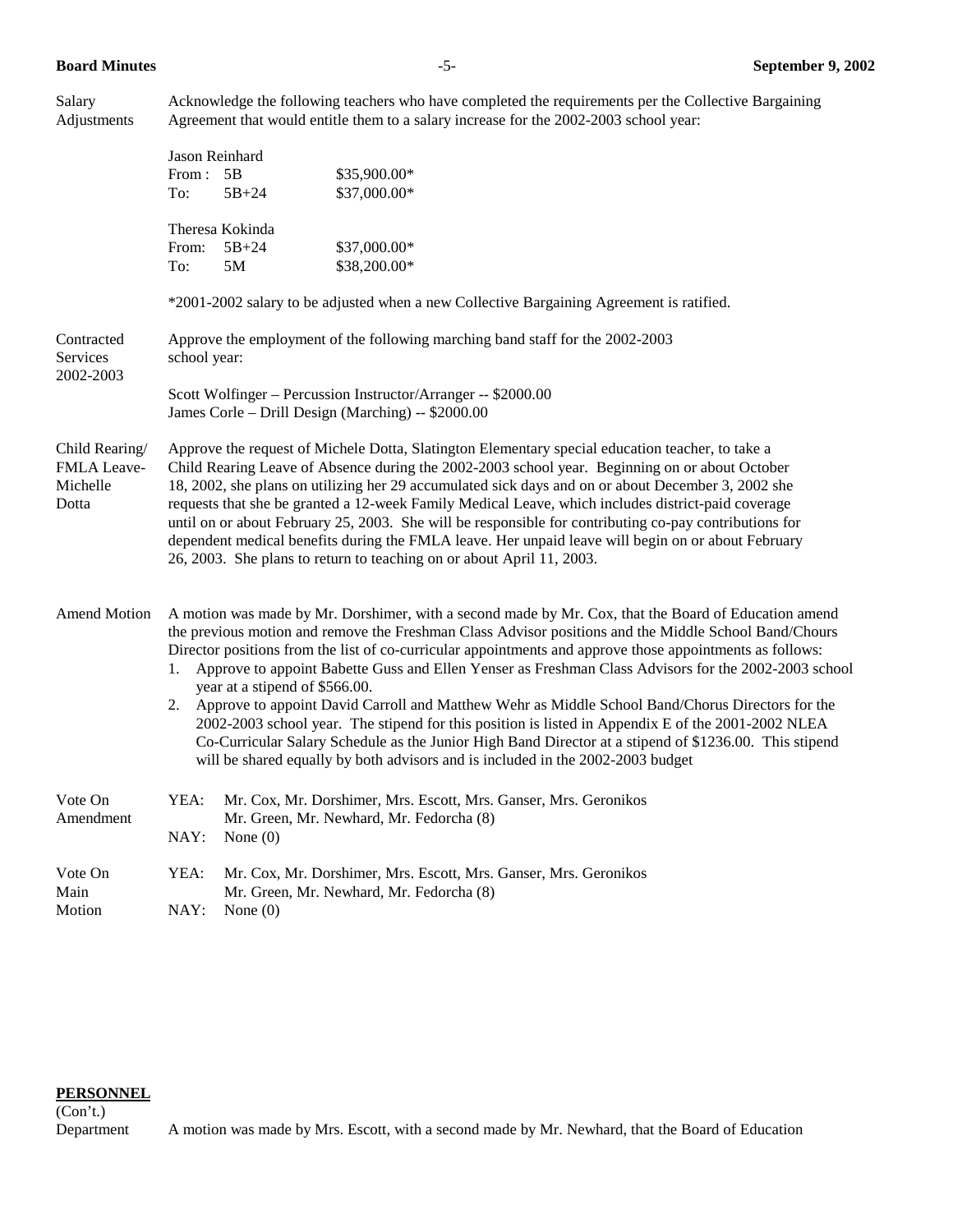Chairs approve the appointment of the following individuals as Special Area Contacts (Elementary Level) and Department Chairpersons (Secondary Level) for the 2002-2003 school year:

| <b>Position</b>                       | <b>Name</b>          | <b>Stipend</b> |
|---------------------------------------|----------------------|----------------|
| Special Area Contact Person           | Kori Dibilio         | \$1200.00      |
| Language Arts                         |                      |                |
| Special Area Contact Person           | Shawn Green          | \$1200.00      |
| <b>Mathematics</b>                    |                      |                |
| Mathematics Department Chairperson    | <b>Bryan Geist</b>   | \$1800.00      |
| <b>English Department Chairperson</b> | Renee Evans          | \$1800.00      |
| Social Studies Department Chairperson | <b>Richard Snell</b> | \$1800.00      |
| Business/Computer                     | Erv Prutzman         | \$1800.00      |
| Science/Technology                    |                      |                |
| Department Chairperson                |                      |                |
| <b>Library Department</b>             | Jane Englert         | \$1800.00      |
| Chairperson                           |                      |                |
| Related and Applied Arts (Family &    | <b>Steve Drake</b>   | \$1800.00      |
| consumer Science, Shop Department     |                      |                |
| Chairperson                           |                      |                |
| Science Department Chairperson        | Larry Meixsell       | \$1800.00      |
| Foreign Language Department           | Sandra Vajda         | \$1800.00      |
| Chairperson                           |                      |                |
| Fine Arts Department Chairperson      | Mary Ann S.-Mattiola | \$1800.00      |

 ROLL CALL: YEA: Mr. Cox, Mrs. Escott, Mrs. Geronikos, Mr. Green, Mr. Newhard (5) NAY: Mr. Dorshimer, Mrs. Ganser (2) ABSTAIN: Mr. Fedorcha (1) (Conflict of Interest)

Motion carried.

**POLICY** A motion was made by Mr. Dorshimer, with a second made by Mr. Cox, that the Board of Education approve the following items listed under Policy:

New Board Accept the recommendation of the Policy/Education Committee and waive the first reading and Policy #138 approve new board policy #138 – English As a Second Language/Bilingual Program Policy, as presented. ESOL –

Waive 1<sup>st</sup> Reading

Conferences Approve the request of Ronald Klevenhagen to attend the annual PEITOAC Association conference in Wilkes-Barre, PA on September 9, 2002. Expenses for the conference include \$120.00 for registration, \$35.00 annual member fee, for a total cost of \$155.00.

> Approve the request of Dr. Linda Marcincin to attend a conference co-sponsored by Derry Township Public Schools and Best Practice Resources, Inc. in Hershey, PA from September 27-29, 2002. Expenses for this conference include \$180.00 for registration and will be paid for through Title II funds.

Approve the request of Steven Drake to attend the Technology Education Association of PA annual conference in Camp Hill, PA on November 7 and 8, 2002. Expenses for this conference include \$30.00 for registration, \$60.00 for meals, \$60.00 for travel, \$54.00 for lodging, for a total cost of \$204.00 and will be paid for through Title II-D funds plus the cost of a substitute for two days.

# **POLICY**

(Con't.) Approve the request of Lynne Fedorcha to attend a "No Child Left Behind" conference sponsored by the PaTTAN (PA Training and Technical Assistance Network) in Harrisburg on September 17, 18,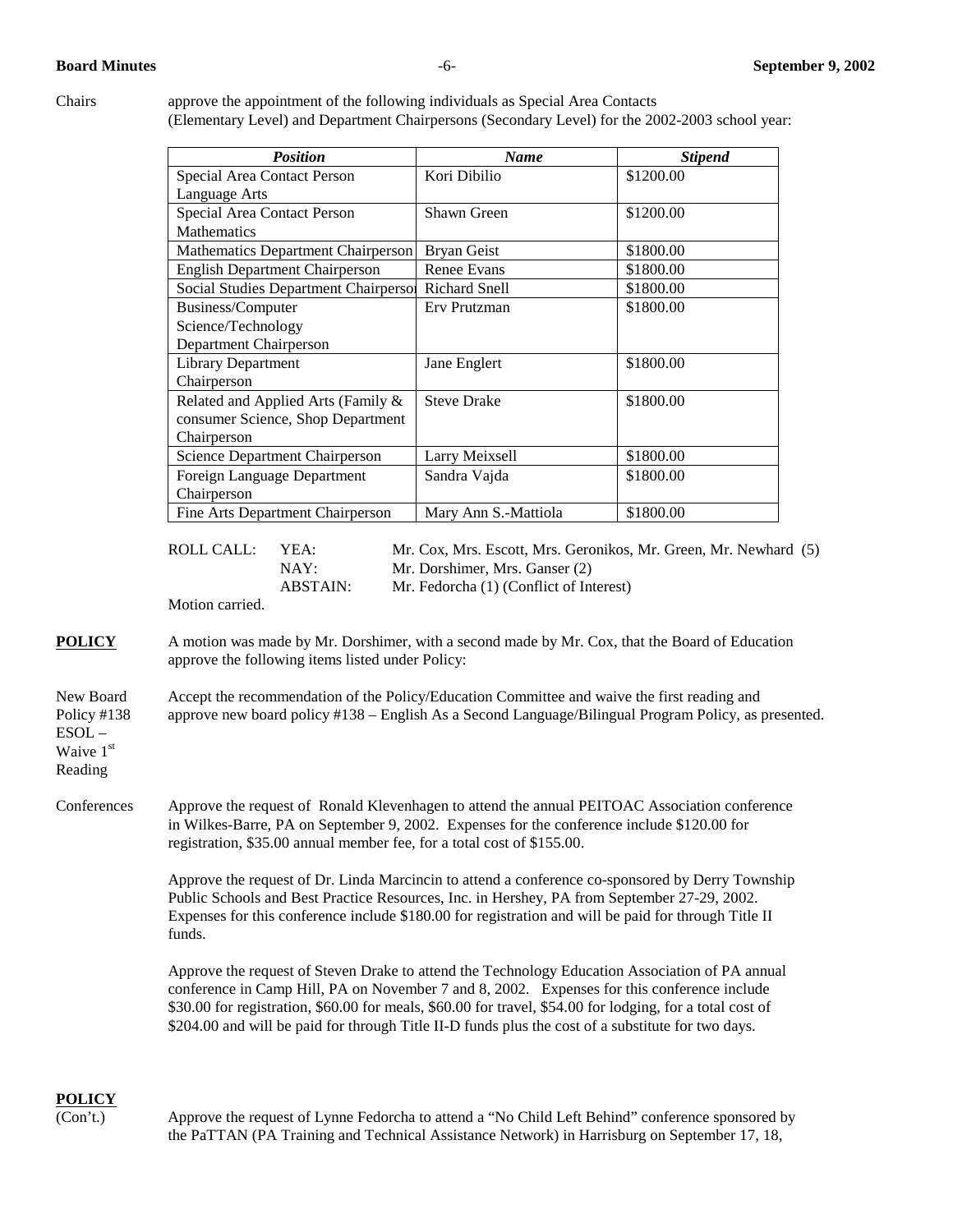and 19, 2002. There is no registration fee. Additional expenses for this conference include \$137.80 for lodging, \$36.72 for travel, for a total cost of \$174.52 and will be paid for through Title II-D funds.

Approve the request of Bernard Rockovich to attend a PA Association of School Business Officials conference on September 18, 2002 in Hershey, PA. Expenses for this conference include \$115.00 for registration, \$36.00 for travel for a total cost of \$151.00 and was included in the 2002-2003 budget.

NLMS Student Approve the Northern Lehigh Middle School Student Activities Account Statement for the month of Act. Fund July 2002. Statement

Close Foot- Approve the request of the Northern Lehigh High School to close the Football Club account, which is ball Account part of the Northern Lehigh High School Student Activities Fund. The money remaining in this account will be turned over to the Northern Lehigh High School Athletic Fundraising Account.

Use of Facilities Grant approval to the Northern Lehigh Youth Athletic Association to use Bulldog Stadium for the For NLYAA 2003 football season on September 7, September 22, September 28, and October 27, 2002. **Rental fee is to be determined by the Board of Education.** Seven and one-half hours of custodian/maintenance fees will be billed for each use. NLYAA must provide proof of security for each event.

Request for Mrs. Lana Schmidt, high school German teacher, has submitted a request for the Continuation continuation of the Student Exchange Program between interested students from the Northern Lehigh Of German School District and the Eduard Spraenger Gymnasium in Landau, Germany. German students will be Exchange arriving at Northern Lehigh School District on Wednesday, September 25, 2002 and will depart for Program Germany on Saturday, October 5, 2002. Expected expenses to the district will be substitute coverage for the hosting teacher as deemed necessary and bus expenses for day trips as budgeted. Northern Lehigh students will travel to Germany at the end of the 2002-2003 school year, at a time that will coincide with the school year in the Rheinland-Platinate, preferably during the summer months. Trip participants will be responsible for all expenses; however, they do request liability insurance coverage for the entire group, as has been granted since their first exchange trip in 1984.

> YEA: Mr. Cox, Mr. Dorshimer, Mrs. Escott, Mrs. Ganser, Mrs. Geronikos Mr. Green, Mr. Newhard, Mr. Fedorcha (8) NAY: None (0)

**CURRIC-** A motion was made by Mr. Dorshimer, with a second made by Mr. Green, that the Board of Education **ILUM** approve the following items listed under Curriculum and Instruction: **AND INST-**

**RUCTION** Approve to adopt the following textbook for the 2002-2003 school year. This textbook was approved as part of the 2002-2003 senior high school budget:

| Name of Textbook          | Publisher & Copyright | Course                  |
|---------------------------|-----------------------|-------------------------|
| Prentice Hall Literature: | Prentice Hall 2002    | $12^{th}$ Grade English |

Timeless Voices, Timeless Themes

**CURRIC-** Approve the following teachers as helping teachers in the Northern Lehigh School District Induction **ULUM** Program for the 2002-2003 school year: **AND INST-RUCTION** Helping Teacher **Inducted Stipend** Stipend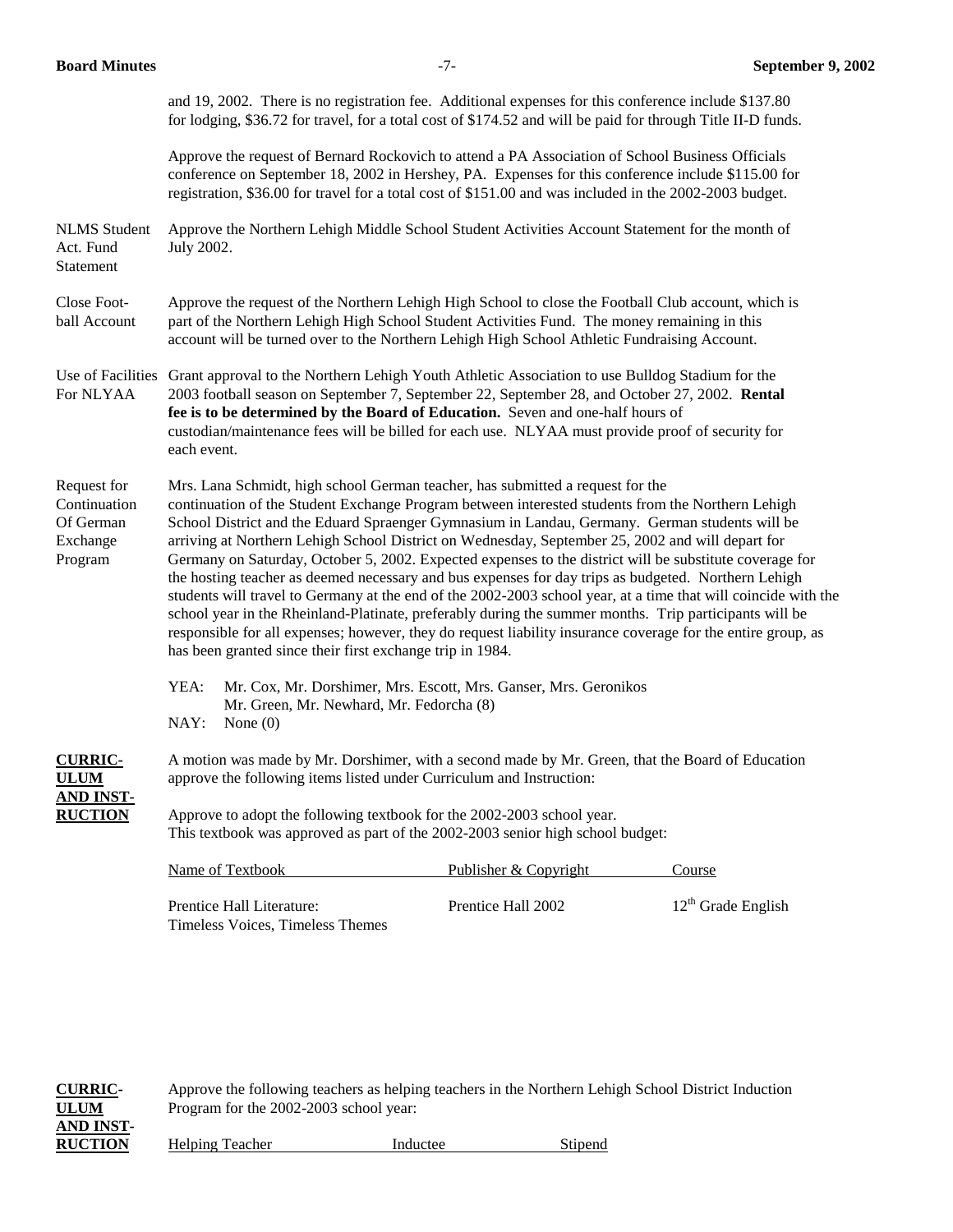| (Con't.)<br>Induction<br>Program<br>2002-2003                        | Linda Brown<br>Jason Graver<br>Erv Prutzman<br>David Carroll                                                                                                                                                                                                                                                                                                                                                                                          |                                                                                                                                                                                          | Brenda Booz<br>Lynn Haab<br>Anthony Jordan<br>Matthew Wehr | \$750.00<br>\$750.00<br>\$750.00<br>\$750.00 |  |
|----------------------------------------------------------------------|-------------------------------------------------------------------------------------------------------------------------------------------------------------------------------------------------------------------------------------------------------------------------------------------------------------------------------------------------------------------------------------------------------------------------------------------------------|------------------------------------------------------------------------------------------------------------------------------------------------------------------------------------------|------------------------------------------------------------|----------------------------------------------|--|
| After School<br>Tutoring<br>Program                                  | Approve to authorize the administration to initiate an after school tutoring program for students in<br>grades 7-12 who might need homework support or help to review for a test for one hour a day,<br>Monday through Thursday. It is further recommended that the board of education authorize the<br>administration to advertise to hire tutors for this program at a stipend of \$16.00 per hour. This stipend<br>will be funded through Title V. |                                                                                                                                                                                          |                                                            |                                              |  |
|                                                                      | YEA:<br>NAY:                                                                                                                                                                                                                                                                                                                                                                                                                                          | Mr. Cox, Mr. Dorshimer, Mrs. Escott, Mrs. Ganser, Mrs. Geronikos<br>Mr. Green, Mr. Newhard, Mr. Fedorcha (8)<br>None $(0)$                                                               |                                                            |                                              |  |
| $OLD$<br><b>BUSINESS</b>                                             | Mrs. Ganser requested permission to revisit the security system that is being installed in the district's buildings.<br>At our solicitor's suggestion, this issue will be discussed as a legal matter in Executive Session after<br>the meeting. Mr. Dorshimer also requested permission to discuss a contractual issue during this<br>Executive Session.                                                                                             |                                                                                                                                                                                          |                                                            |                                              |  |
| <b>NEW</b><br><b>BUSINESS</b>                                        | A motion was made by Mr. Dorshimer, with a second made by Mrs. Ganser, that the Board of<br>Education approve the following New Business items:                                                                                                                                                                                                                                                                                                       |                                                                                                                                                                                          |                                                            |                                              |  |
| KidsPeace/<br>Mental Health-<br>Mental Retard-<br>ation<br>Agreement | Authorize the superintendent to execute a letter of agreement for the 2002-2003<br>academic year with KidsPeace National Centers, Inc. and Lehigh County Mental Health-Mental<br>Retardation to cooperate in the ongoing functioning of the Student Assistance Program in our district.                                                                                                                                                               |                                                                                                                                                                                          |                                                            |                                              |  |
| File Claim<br>For Middle                                             |                                                                                                                                                                                                                                                                                                                                                                                                                                                       | Approve and authorize the district to file a claim under the Claim and Dispute section as required by<br>the contract for the additions and modifications to the middle school contract. |                                                            |                                              |  |
| <b>School Contract</b><br>Modifications                              | YEA:<br>NAY:                                                                                                                                                                                                                                                                                                                                                                                                                                          | Mr. Cox, Mr. Dorshimer, Mrs. Escott, Mrs. Ganser, Mrs. Geronikos<br>Mr. Green, Mr. Newhard, Mr. Fedorcha (8)<br>None $(0)$                                                               |                                                            |                                              |  |
| <b>FINANCIAL</b>                                                     | A motion was made by Mr. Newhard, with a second made by Mr. Cox, that the Board of Education<br>approve the following financial items:                                                                                                                                                                                                                                                                                                                |                                                                                                                                                                                          |                                                            |                                              |  |
| PC<br>Abatements                                                     | Approve abatement of per capita taxes for the residents that fall within the guidelines as presented.                                                                                                                                                                                                                                                                                                                                                 |                                                                                                                                                                                          |                                                            |                                              |  |
| Construction<br><b>Bills</b>                                         | Approve payment of bills from the Construction Account, as presented.                                                                                                                                                                                                                                                                                                                                                                                 |                                                                                                                                                                                          |                                                            |                                              |  |
| Extended<br>Construction<br><b>Bills</b>                             | Approve payment of bills from the Extended Construction Account, as presented.                                                                                                                                                                                                                                                                                                                                                                        |                                                                                                                                                                                          |                                                            |                                              |  |
| #1 Bills                                                             | Capital Reserve Approve payment of bills from the Capital Reserve #1 Account, as presented.                                                                                                                                                                                                                                                                                                                                                           |                                                                                                                                                                                          |                                                            |                                              |  |

### **FINANCIAL**

(Con't.) Portfolio Approve the Arthurs Lestrange Cash Management Portfolio for the month of July 2002. Summary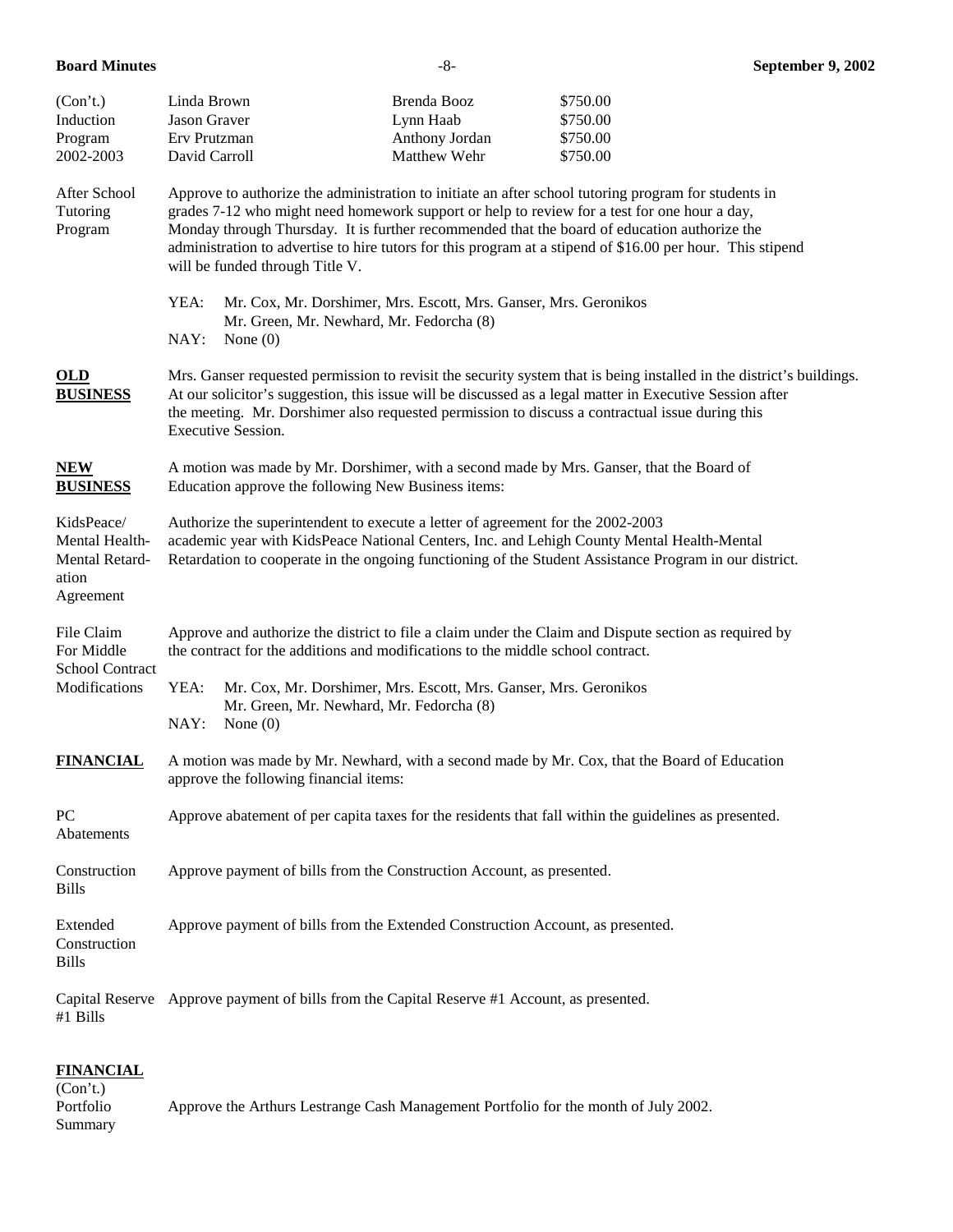|  | <b>Board Minutes</b> |
|--|----------------------|
|--|----------------------|

| Refund Of<br><b>Real Estate</b><br><b>ID</b> Taxes | Approve a \$16,043.88 real estate tax refund for the 2001-2002 school year to Stanwood<br>Mills, Lcida C/O John A. Shulman, T/A Jas Realty, PO Box 195, Slatington, PA 18080-0195. Tax parcel<br>18-02-B06SE3B-011-001. Stanwood Mills incorrectly paid real estate tax for the 2001-2002 school year<br>even though they were awarded KOZ status and should not have paid. As a result of the KOZ Program, the<br>assessed value of the property is reduced from \$382,150 to \$-0-. |  |  |  |  |
|----------------------------------------------------|---------------------------------------------------------------------------------------------------------------------------------------------------------------------------------------------------------------------------------------------------------------------------------------------------------------------------------------------------------------------------------------------------------------------------------------------------------------------------------------|--|--|--|--|
| Additional<br>Construction<br>Bill                 | Approve payment of an additional bill from the Construction Account in the amount of \$33,909.25 to Metro<br>Electrical Installations Company.                                                                                                                                                                                                                                                                                                                                        |  |  |  |  |
|                                                    | YEA:<br>Mr. Cox, Mr. Dorshimer, Mrs. Escott, Mrs. Ganser, Mrs. Geronikos<br>Mr. Green, Mr. Newhard, Mr. Fedorcha (8)<br>NAY:<br>None $(0)$                                                                                                                                                                                                                                                                                                                                            |  |  |  |  |
| <b>LEGAL</b><br>Executive<br><b>Session Held</b>   | President Fedorcha announced that an Executive Session was held prior to the board meeting for<br>legal and personnel issues.                                                                                                                                                                                                                                                                                                                                                         |  |  |  |  |
| <b>CORRES-</b>                                     | All board members received copies of the following meeting minutes:                                                                                                                                                                                                                                                                                                                                                                                                                   |  |  |  |  |
| <b>PONDENCE</b>                                    | Minutes of the Carbon Lehigh Intermediate Unit Board of Directors meeting held on July 15, 2002.                                                                                                                                                                                                                                                                                                                                                                                      |  |  |  |  |
|                                                    | Minutes of the Lehigh Carbon Community College meeting held on July 11, 2002.                                                                                                                                                                                                                                                                                                                                                                                                         |  |  |  |  |
|                                                    | Minutes of the Washington Township Board of Supervisors meeting held on July 16, 2002.                                                                                                                                                                                                                                                                                                                                                                                                |  |  |  |  |
| <b>INFOR-</b><br><b>MATION</b>                     | The Northern Lehigh School District Athletic Budget Summary for the 2001-2002 school year was<br>distributed to all board members.                                                                                                                                                                                                                                                                                                                                                    |  |  |  |  |
| <b>RECOG-</b>                                      | Charles Uhler – Peters Elementary Teacher – Addressed the board regarding current negotiations issues.                                                                                                                                                                                                                                                                                                                                                                                |  |  |  |  |
| <b>NITION</b><br><b>OF GUESTS</b>                  | Jonna Mitchell – Walnutport – Addressed a bussing concern she had with the fact that her daughter<br>no longer is a bus student.                                                                                                                                                                                                                                                                                                                                                      |  |  |  |  |
|                                                    | Hali Kuntz – Walnutport – Middle School Teacher -- Thanked the board for taking the initiative to<br>change to a middle school concept. She also mentioned that more than ever teachers are putting much<br>of their salaries into their classrooms. Please keep this in mind when thinking of salary increases in<br>the collective bargaining process.                                                                                                                              |  |  |  |  |
|                                                    | Renee Evans - Slatington -- High School Teacher -- She defended and addressed the issue of<br>department chairs/coordinators. She stated that the reason for department coordinators is that it was a<br>Middle States recommendation.                                                                                                                                                                                                                                                |  |  |  |  |
|                                                    | Donna Marushak – Middle School Teacher – Stated that we should applaud ourselves. We are<br>awesome – the board, the teachers, the students, the parents, and the community members. We are<br>the only thing holding ourselves back to make this the best district around. Lets continue to move<br>forward.                                                                                                                                                                         |  |  |  |  |
|                                                    |                                                                                                                                                                                                                                                                                                                                                                                                                                                                                       |  |  |  |  |

**ADJOURN-** A motion was made by Mr. Cox, with a second made by Mr. Newhard, that the regular meeting of the **MENT** Northern Lehigh Board of School Directors be adjourned at 8:45 p.m.

- YEA: Mr. Cox, Mr. Dorshimer, Mrs. Escott, Mrs. Ganser, Mrs. Geronikos Mr. Green, Mr. Newhard, Mr. Fedorcha (8)
- NAY: None (0)